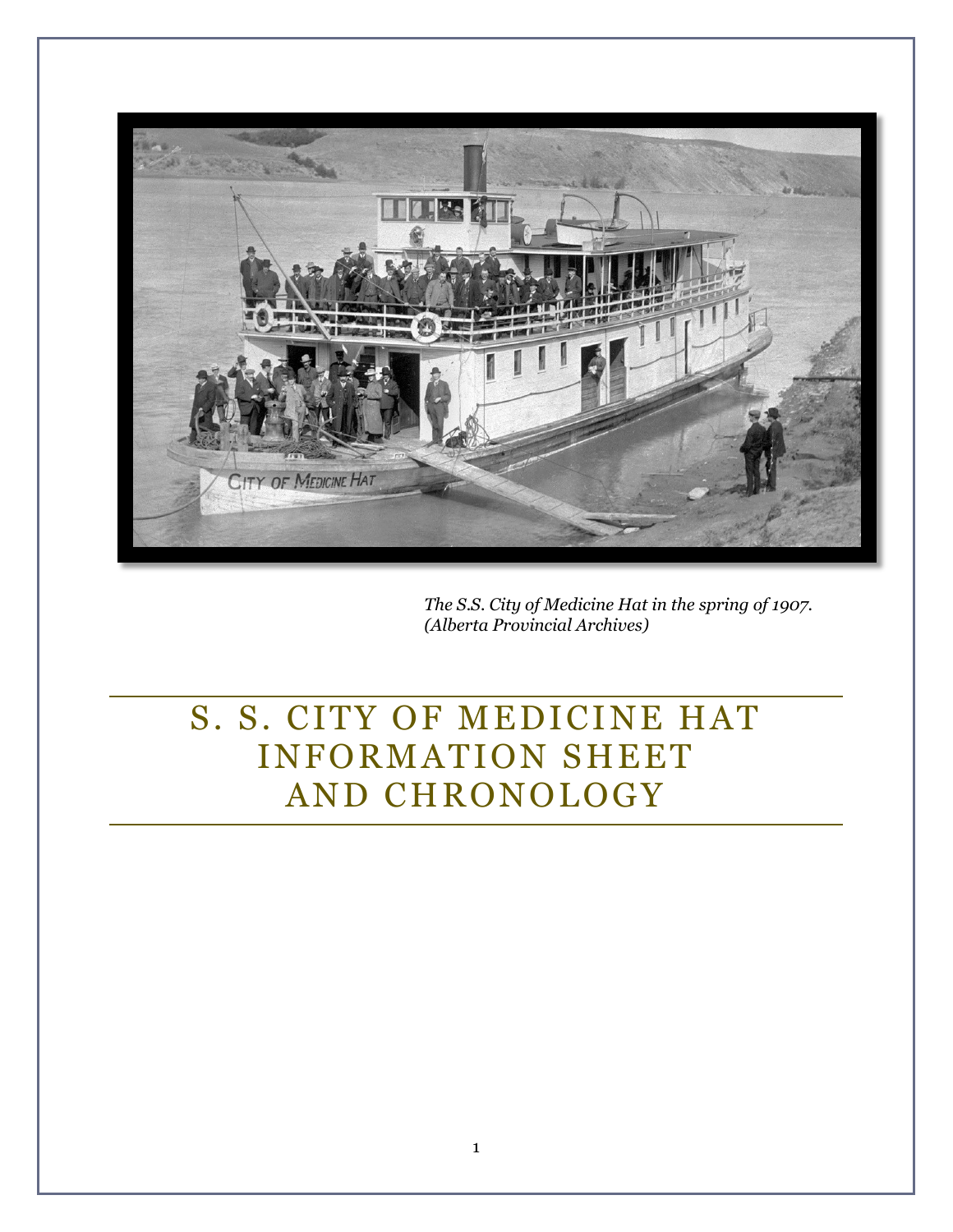The S.S. City of Medicine Hat, a steam-powered sternwheeler, was built in 1906 – 1907 and was designed by its Captain, Horatio Hamilton Ross. The ship cost \$28,000 to build and was 130 feet (39.6 meters) in length. A sternwheeler is vessel that is driven by a single paddle at the rear.

The ship was quite ornate and Ross is said to have spared no expense in its design and construction.

Ross was a Scotish Nobleman who came to Canada in the late 1800's who established a steam-shipping empire in Western Canada.

Ross decided to sail friends and family on the Medicine Hat from Medicine Hat, AB to Winnipeg MB.

The Medicine Hat arrived in Saskatoon the morning of June 7, 1908.

Due to spring run-off the South Saskatchewan River was quite high and navigation through the City would be quite difficult.

Before the Medicine Hat reached in Grand Truck Railway (GTR) Bridge, Ross let off most of the passengers so that they could spend some time in Saskatoon. Only the crew remained on the ship.

The smokestack was lowered so that the Medicine Hat passed under the GTR Bridge.



*Photograph of Horatio Hamilton Ross. He was one of the colourful characters in navigation history. He was founder of The Ross Navigation Company of The Pas and owner of many riverboats in the early days of the town's history. He died February 11, 1925 at the age of 53 years and 10 months.*

http://www.museevirtuelvirtualmuseum.ca/index-eng.jsp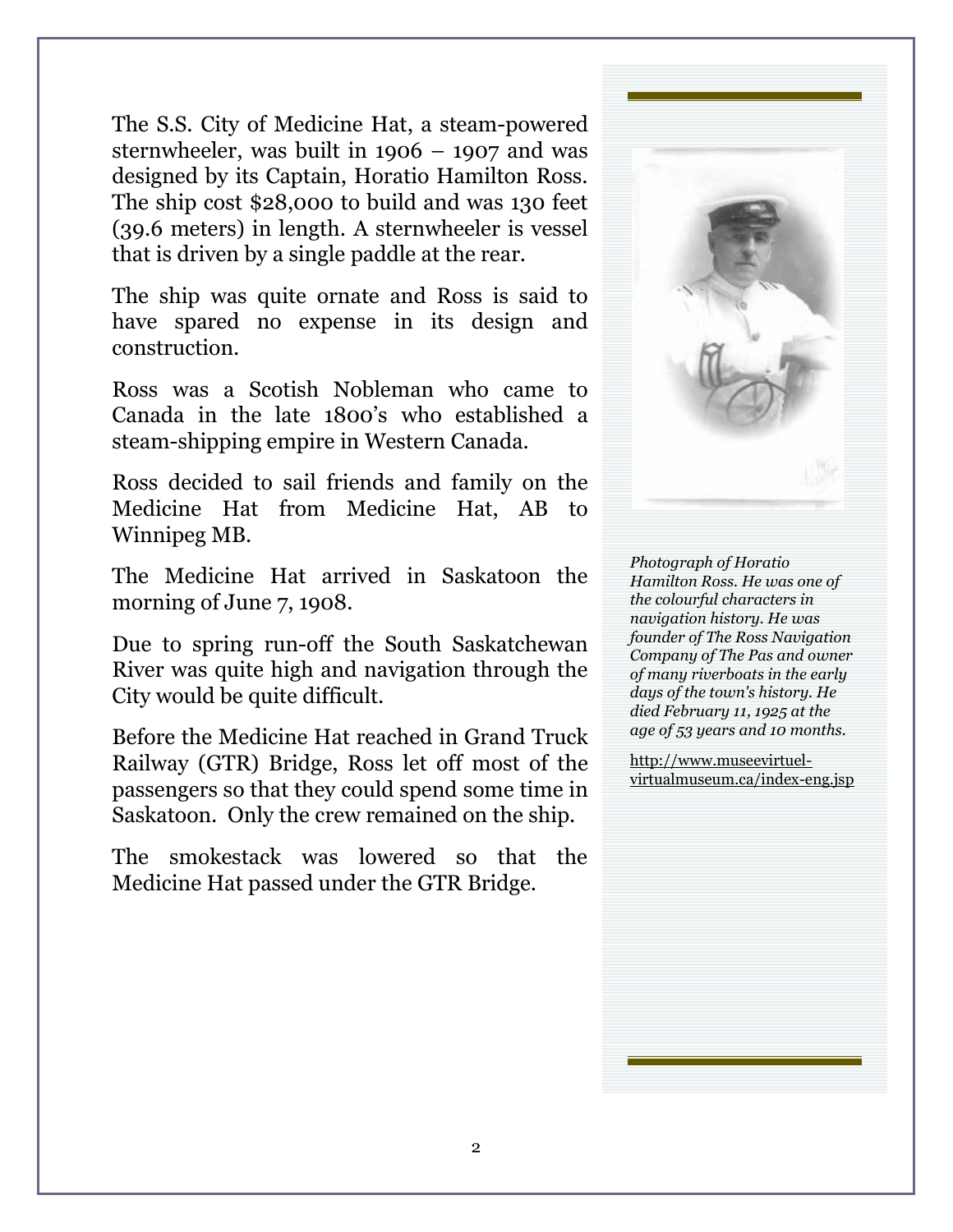

*Photo Source : LH - 723 Local History Room, Saskatoon Public Library* 

#### The Wreck

As the ship continued its voyage through Saskatoon, the ships sternwheel and rudder got entangled in a telegraph wire that was strung across the River. The wires were concealed due to the high water level of the River due to spring run-off. Ross lost control of the ship.

In order to stop the ship, one of the crew jumped from the ship and swam to the shore with a rope and tied it to a tree. This caused the ship to drift towards the southernmost pier of the Traffic Bridge. The ship hit the pier it tipped and came to rest.

Ross and those on board scrambled onto the Traffic Bridge for safety. The engineer jumped overboard and swam to shore. There were no casualties.

There were many witnesses as residents had come to view the Medicine Hat make its passage through Saskatoon. At the time of the crash, a small herd of cattle was being driven across the bridge from the east to west to the stockyards.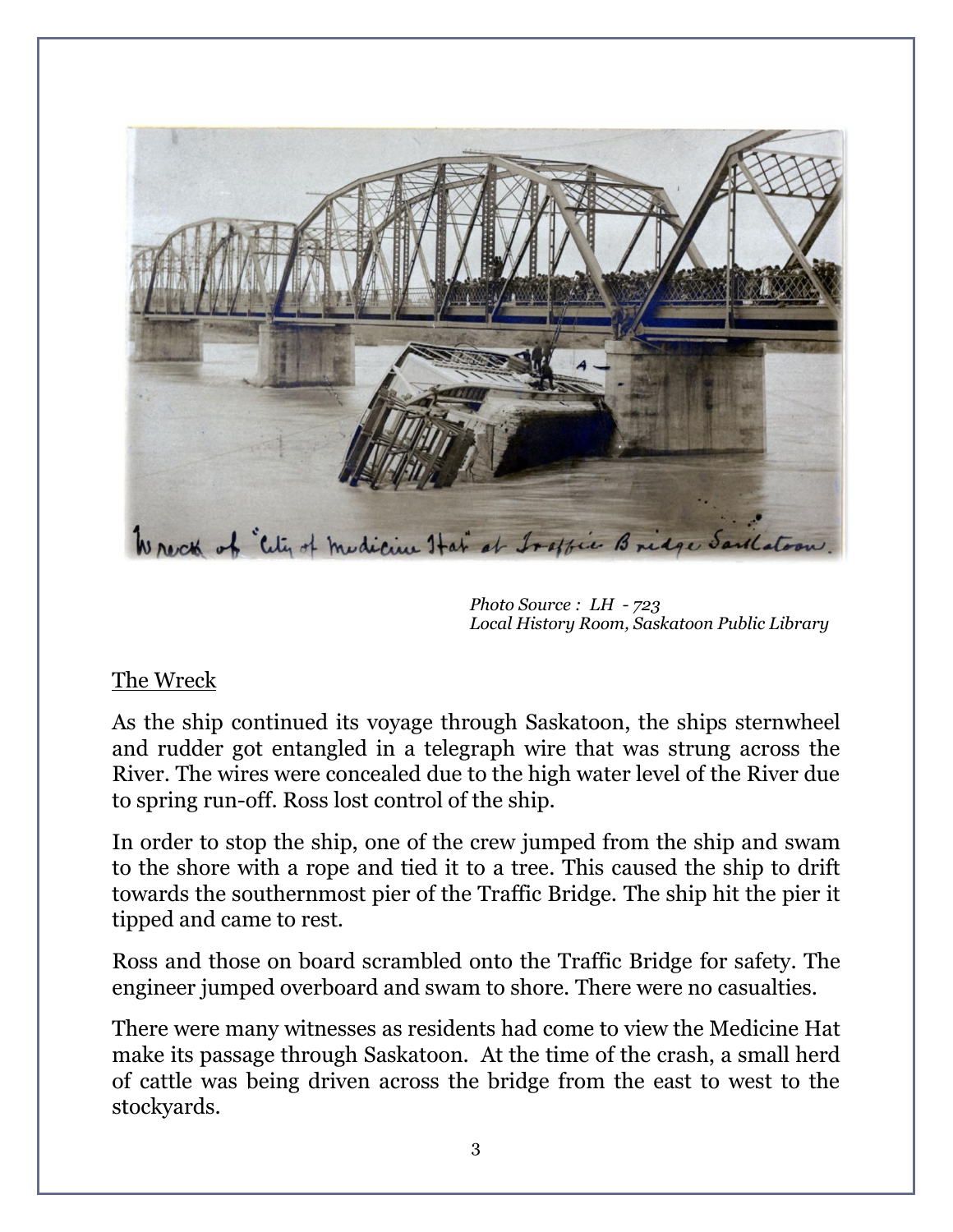The ship was pried off the bridge and cut into pieces because City Engineers were concerned that it may compromise the structural integrity of the pier.

The ship's boiler was recovered and installed at the Saskatoon Pure Dairy located at Ave B N and 26th St W. The boiler was used for several years and then remained in the building until it was demolished in 1967. The boiler was moved to the Western Development Museum in Moose Jaw, where it remains.

Development of the Riverbank

River and accumulated on and around the wreck and a sandbar developed, which buried the Medicine Hat

The land in the area was filled 1960. In 1965, City Council decided to develop the south river bank areas between what is now the Senator Sid Buckwold Bridge to the Broadway Bridge. Rotary Park was completed in October 1965.



*South Riverbank Construction, 1960 Photo Source : LH – 2004 Local History Room, Saskatoon Public Library* 

*South Riverbank Construction, 1961 Photo Source : LH – 2005 Local History Room, Saskatoon Public Library*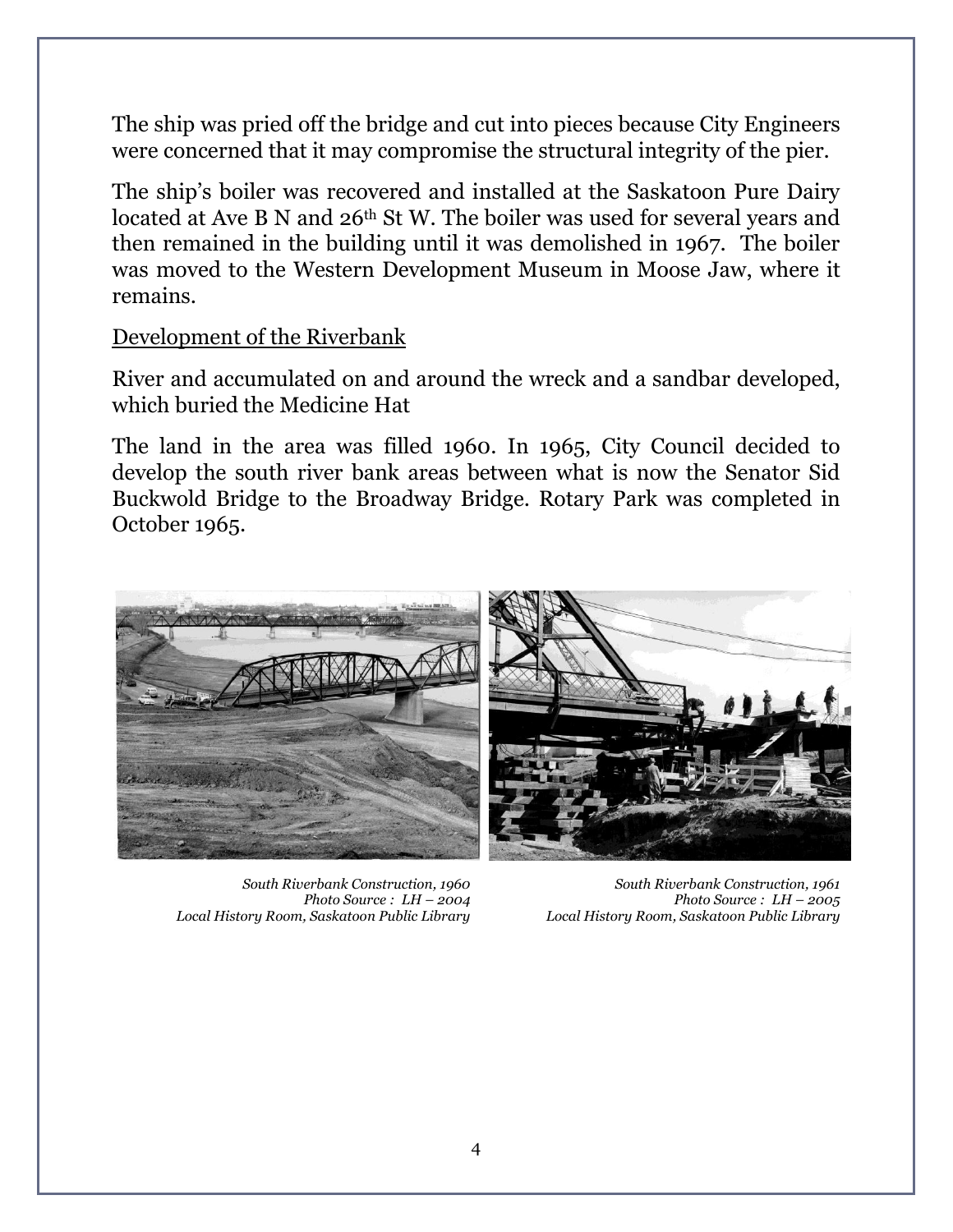

Firefighters John Fehr (left) and Brent Lucyshyn with the anchor they found this summer

## The Anchor

In August 2006, during a routine training exercise, Fire and Protective Services divers recovered a rusted kedge anchor.

Analysis done by a local consulting firm concluded that the anchor belonged to the Medicine Hat based on historical, photographic , artefactual and location evidence.

The discovery of the anchor led to a five day underwater search. This search was filmed and was the topic for a documentary film.

*Saskatoon Star Phoenix, September 15, 2006*



*Anchor on display at River Landing Source: www.wikipedia.com*

*The discovery of the anchor led to a five day underwater search. This search was filmed and was the topic for a documentary film titled The Last Steamship: The Search for the SS City of Medicine Hat. The film premiered at the Broadway Theatre on September 3, 2010.*

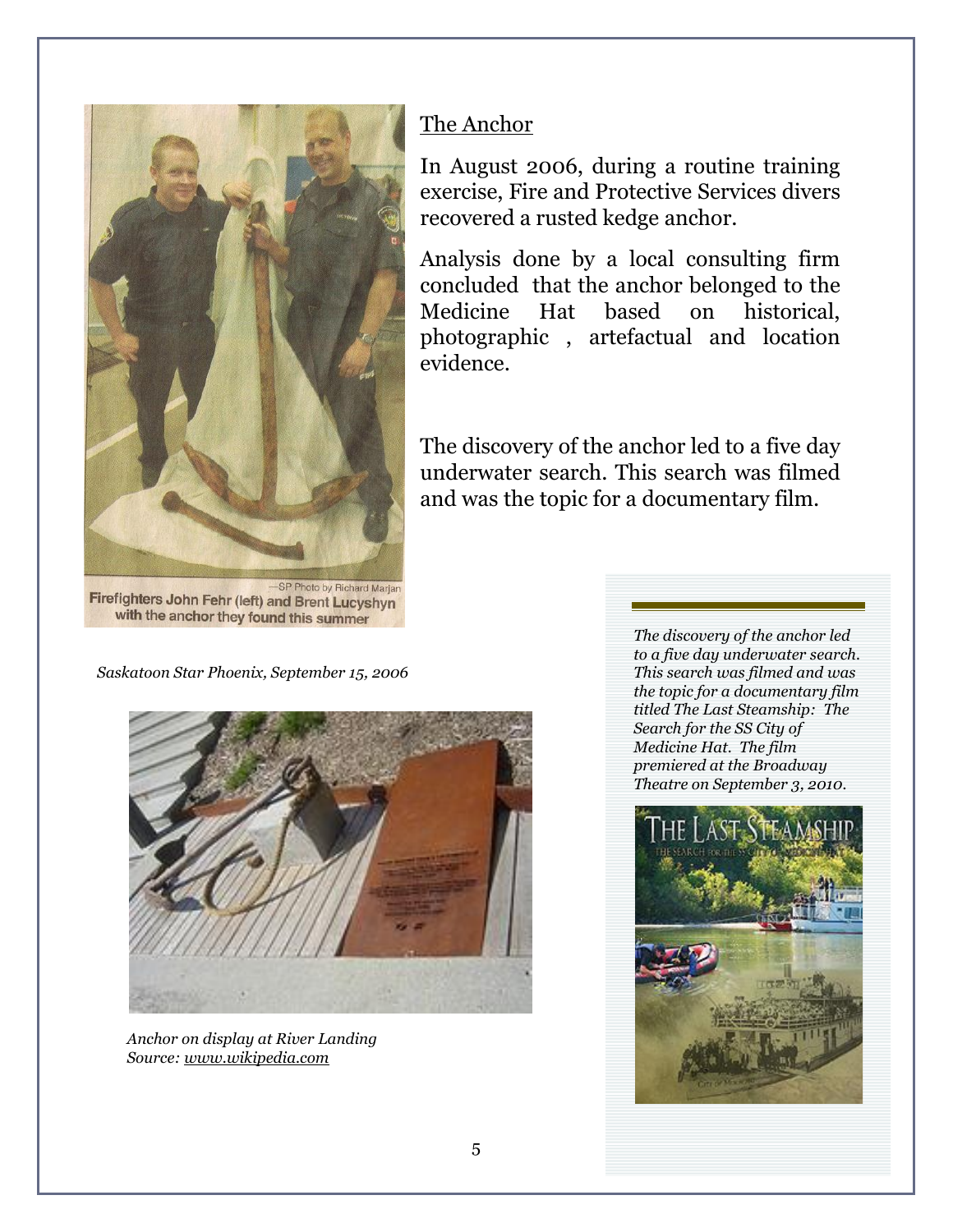## The Traffic Bridge

The Traffic Bridge was closed on August 24, 2010 due to public safety.

In 2011, City Council decided to demolish the southernmost span of the bridge, in order that traffic on Saskatchewan Crescent could resume and the Meewasin Trail could be re-opened.

Pier testing was necessary for preparation of the design-build request for proposals for the Traffic Bridge to gather enough information to allow proponents to properly design the new bridge. This commenced in summer 2012 and four holes measuring one metre in diameter were drilled at each corner of pier one to accommodate the apparatus used for the testing.

Archeologists from Stantec were on site during the test. Once drilling began it was apparent that there was a wooden structure buried in the riverbank. Small pieces of wood, metal objects and other articles were recovered

Approximately 1,000 artifacts were recovered and Stantec staff had concluded that the artifacts are most likely from the S.S. City Medicine Hat.



*Photo Source : QC 4593 -1 Arial view of Riverbank, 1968 Local History Room, Saskatoon Public Library*